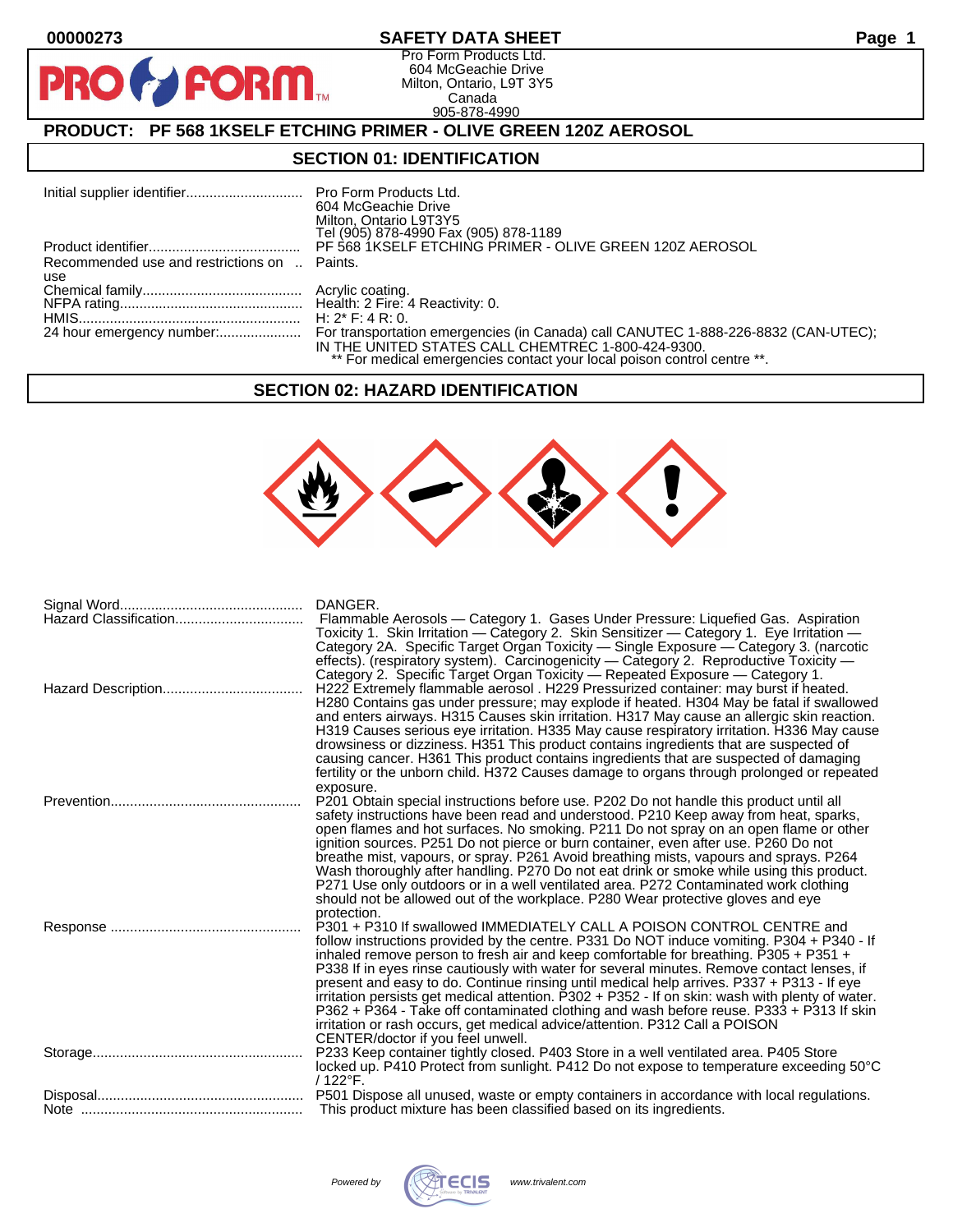#### **SECTION 03: COMPOSITION / INFORMATION ON INGREDIENTS**

| CHEMICAL NAME AND SYNONYMS                                            | CAS#           | WT.%        |  |  |
|-----------------------------------------------------------------------|----------------|-------------|--|--|
| Acetone                                                               | 67-64-1        | 15-40       |  |  |
| Propane                                                               | 74-98-6        | $10 - 30$   |  |  |
| Isobutane                                                             | 75-28-5        | $7 - 13$    |  |  |
| <b>Isobutyl Acetate</b>                                               | 110-19-0       | $5 - 10$    |  |  |
| Methyl Isobutyl Ketone                                                | 108-10-1       | $5 - 10$    |  |  |
| tert-Butyl acetate                                                    | 540-88-5       | $3 - 7$     |  |  |
| Talc                                                                  | 14807-96-6     | $3 - 7$     |  |  |
| Methyl Ethyl Ketone                                                   | 78-93-3        | $3 - 7$     |  |  |
| n-Butyl Acetate                                                       | 123-86-4       | $1 - 5$     |  |  |
| <b>Titanium Dioxide</b>                                               | 13463-67-7     | $1 - 5$     |  |  |
| Ethyl 3-Ethoxypropionate                                              | 763-69-9       | $1 - 5$     |  |  |
| 2-Propanol, 1-methoxy-, acetate                                       | 108-65-6       | $0.5 - 1.5$ |  |  |
| Xylene                                                                | 1330-20-7      | $0.1 - 1$   |  |  |
| Bisphenol A - Epoxy Resin                                             | 25068-38-6     | $0.1 - 1$   |  |  |
| Toluene                                                               | 108-88-3       | $0.1 - 1$   |  |  |
| Ethylbenzene                                                          | $100 - 41 - 4$ | $0.1 - 1$   |  |  |
| The estual experimental $(\bullet)$ with bald as a trade as a series. |                |             |  |  |

<<The actual concentration(s) withheld as a trade secret>> .

#### **SECTION 04: FIRST-AID MEASURES**

|                                                                  | In case of contact, immediately flush eyes, keeping eyelids open, with plenty of water for at                                                                                                                                                                                                                                                                                                                                                             |
|------------------------------------------------------------------|-----------------------------------------------------------------------------------------------------------------------------------------------------------------------------------------------------------------------------------------------------------------------------------------------------------------------------------------------------------------------------------------------------------------------------------------------------------|
|                                                                  | least 15 minutes. Obtain medical attention.<br>Immediately remove all contaminated clothing, flush skin with water for at least 15 minutes.                                                                                                                                                                                                                                                                                                               |
|                                                                  | Wash clothing before reuse. If irritation persists, seek medical attention.<br>If inhaled, remove to fresh air. If not breathing, give artificial respiration. If breathing is                                                                                                                                                                                                                                                                            |
|                                                                  | difficult, give oxygen, obtain medical attention.<br>If ingestion is suspected, contact physician or poison control center immediately. If spontaneous vomiting occurs have victim lean forward with head down to prevent<br>aspiration of fluid into the lungs. Never give anything by mouth to an unconscious person.                                                                                                                                   |
| Most important symptoms and effects,<br>whether acute or delayed | Harmful if swallowed, in contact with skin or if inhaled. Causes skin and eye irritation.<br>Symptoms may include stinging, tearing, redness, swelling, and blurred vision. Direct contact with eyes may cause temporary irritation. The main hazard from ingestion is<br>aspiration of the liquid into the lungs producing chemical pneumonitis. This product<br>contains ingredients that are suspected of damaging fertility or the unborn child. This |
|                                                                  | product contains ingredients that may cause cancer.<br>Treat victims symptomatically. In the event of an incident involving this product ensure that medical authorities are provided a copy of this safety data sheet.                                                                                                                                                                                                                                   |

#### **SECTION 05: FIRE-FIGHTING MEASURES**

| Suitable and unsuitable extinguishing<br>media                                                                     | "Alcohol" foam, CO2, dry chemical. Water fog. Do not use water in a jet.                                                                                                                                                                                                                                                                                                                                                                                                                                    |
|--------------------------------------------------------------------------------------------------------------------|-------------------------------------------------------------------------------------------------------------------------------------------------------------------------------------------------------------------------------------------------------------------------------------------------------------------------------------------------------------------------------------------------------------------------------------------------------------------------------------------------------------|
| Specific hazards arising from the<br>hazardous product, such as the nature of<br>any hazardous combustion products | Extremely flammable aerosol. Oxides of carbon (CO, CO2). Toxic vapours may be evolved<br>upon exposure to heat or open flame.                                                                                                                                                                                                                                                                                                                                                                               |
| Special protective equipment and<br>precautions for fire-fighters                                                  | Extremely flammable aerosol. Firefighter should be equipped with self-contained breathing<br>apparatus and full protective clothing to protect against potentially toxic and irritating<br>fumes. Solvent vapours may be heavier than air and may build up and travel along the<br>ground to an ignition source, which may result in a flash back to the source of the vapours.<br>Cool fire-exposed containers with cold water spray. Heat will cause pressure buildup and<br>may cause explosive rupture. |

# **SECTION 06: ACCIDENTAL RELEASE MEASURES**

Personal precautions, protective ............ Isolate area and keep unauthorized people away. Do not walk through spilled material. equipment and emergency procedures Wear recommended protective equipment. Ventilate. Open windows and doors to allow air circulation. Dike area to prevent spreading. The use of absorbent socks or spill pillows may be required. Stop leak if safe to do so. Prevent runoff into drains, sewers, and other waterways. Use non-sparking tools and equipment to pick up the spilled material.

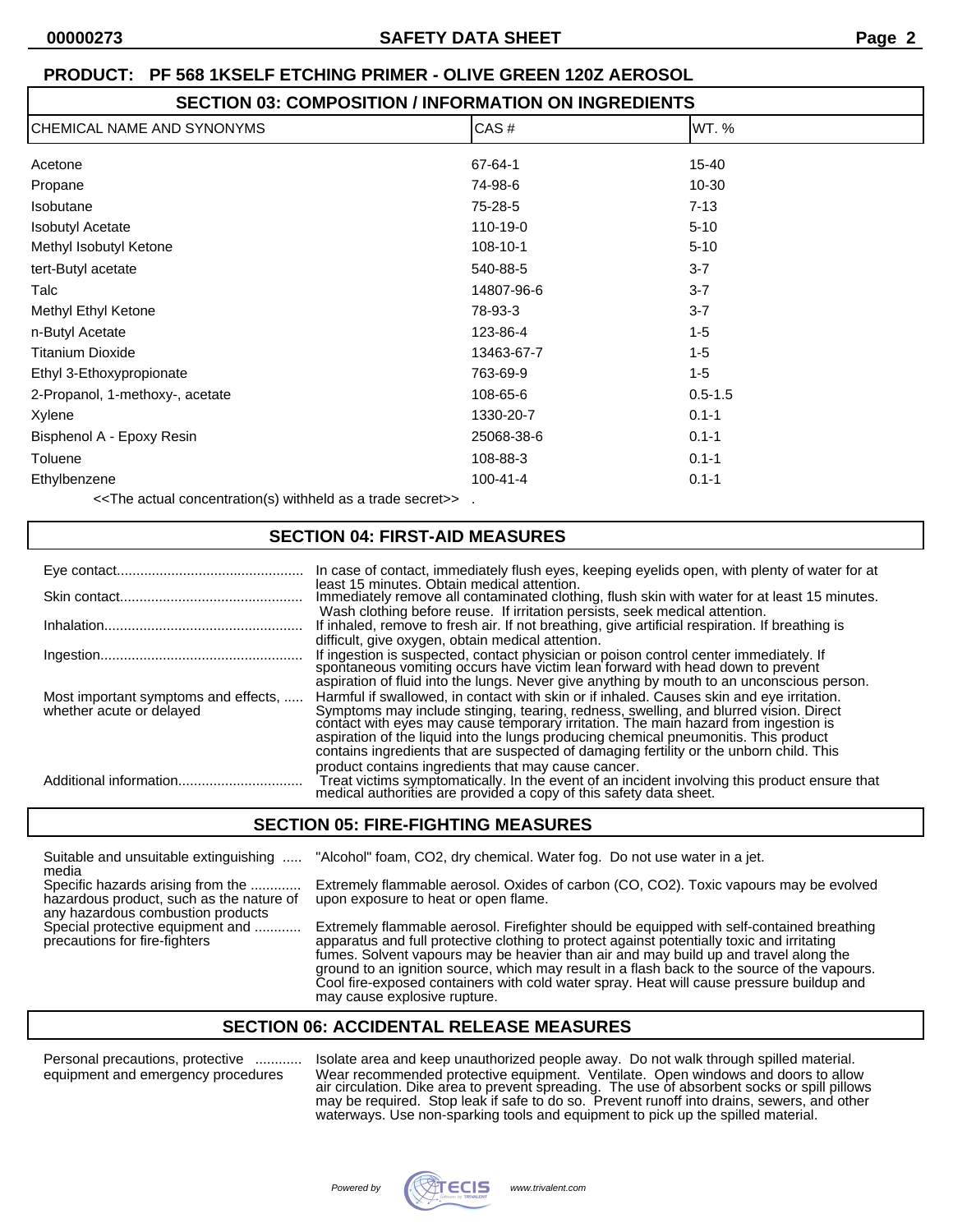#### **SECTION 06: ACCIDENTAL RELEASE MEASURES**

| Methods and materials for containment<br>and cleaning up | No action shall be taken involving any personal risk or without suitable training. Ventilate.<br>Eliminate all sources of ignition. Contain the spill. Avoid all personal contact. Evacuate all<br>non-essential personnel. Prevent runoff into drains, sewers, and other waterways. Absorb<br>with earth, sand, or another dry inert material. Scrape or shovel into containers. Spilled<br>material and water rinses are classified as chemical waste, and must be disposed of in<br>accordance with current local, provincial, state, and federal regulations. |
|----------------------------------------------------------|-------------------------------------------------------------------------------------------------------------------------------------------------------------------------------------------------------------------------------------------------------------------------------------------------------------------------------------------------------------------------------------------------------------------------------------------------------------------------------------------------------------------------------------------------------------------|
|----------------------------------------------------------|-------------------------------------------------------------------------------------------------------------------------------------------------------------------------------------------------------------------------------------------------------------------------------------------------------------------------------------------------------------------------------------------------------------------------------------------------------------------------------------------------------------------------------------------------------------------|

## **SECTION 07: HANDLING AND STORAGE**

Precautions for safe handling.................... Pressurized container: Do not pierce or burn, even after use. Do not use if spray button is missing or defective. Do not spray on a naked flame or any other incandescent material. Do not smoke while using or until sprayed surface is thoroughly dry. Do not pressurize, cut, weld, braze, solder, drill, grind, or expose empty containers to heat, sparks or open flames. Keep away from heat, sparks, and open flame. Always adopt precautionary measures against build-up of static which may arise from appliances, handling and the containers in which product is packed. Ground handling equipment. Avoid all skin contact and ventilate adequately, otherwise wear an appropriate breathing apparatus. Avoid breathing vapours or mist. Handle and open container with care. Employees should wash hands and face before eating or drinking. Conditions for safe storage, including any Pressurized container, do not expose to temperatures exceeding 50°C (122°F). Do not incompatibilities **puncture, incinerate or crush container.** Keep away from heat, sparks, and open flames. Keep container closed when not in use. Store away from oxidizing and reducing materials. Store away from sunlight.

#### **SECTION 08: EXPOSURE CONTROLS / PERSONAL PROTECTION**

| <b>INGREDIENTS</b>                 | TWA             | <b>ACGIHTLV</b><br>STEL                                                                                                                                                                                                                                                                                                                                                                                                                                                        | <b>OSHA PEL</b><br><b>PEL</b><br>STEL |                    | <b>NIOSH</b><br><b>REL</b> |
|------------------------------------|-----------------|--------------------------------------------------------------------------------------------------------------------------------------------------------------------------------------------------------------------------------------------------------------------------------------------------------------------------------------------------------------------------------------------------------------------------------------------------------------------------------|---------------------------------------|--------------------|----------------------------|
|                                    |                 |                                                                                                                                                                                                                                                                                                                                                                                                                                                                                |                                       |                    |                            |
| Acetone                            | 250 ppm TLV     | 500 ppm                                                                                                                                                                                                                                                                                                                                                                                                                                                                        | 1,000 ppm                             | Not established    | 250 ppm                    |
| Propane                            | 1,000 ppm       | Not established                                                                                                                                                                                                                                                                                                                                                                                                                                                                | 1,000 ppm                             | Not established    | 1,000 ppm                  |
| Isobutane                          | Not established | Not established                                                                                                                                                                                                                                                                                                                                                                                                                                                                | Not established                       | Not established    | 800 ppm                    |
| <b>Isobutyl Acetate</b>            | $150$ ppm       | Not established                                                                                                                                                                                                                                                                                                                                                                                                                                                                | $150$ ppm                             | Not established    | $150$ ppm                  |
| Methyl Isobutyl Ketone             | 50 ppm          | 75 ppm                                                                                                                                                                                                                                                                                                                                                                                                                                                                         | $100$ ppm                             | Not established    | 50 ppm / STEL 75<br>ppm    |
| tert-Butyl acetate                 | 200 ppm         | Not established                                                                                                                                                                                                                                                                                                                                                                                                                                                                | 200 ppm                               | Not established    | $200$ ppm                  |
| Talc                               | $2$ mg/m $3$    | Not established                                                                                                                                                                                                                                                                                                                                                                                                                                                                | 2 mg/m3 TWA                           | 3 mg/m3 - QUE      | Not established            |
| Methyl Ethyl Ketone                | $200$ ppm       | 300 ppm                                                                                                                                                                                                                                                                                                                                                                                                                                                                        | $200$ ppm                             | Not established    | 200 ppm TWA                |
| n-Butyl Acetate                    | 50 ppm          | $150$ ppm                                                                                                                                                                                                                                                                                                                                                                                                                                                                      | $150$ ppm                             | 200 ppm            | 150 ppm / STEL 200<br>ppm  |
| <b>Titanium Dioxide</b>            | 10 mg/m $3$     | Not established                                                                                                                                                                                                                                                                                                                                                                                                                                                                | $15 \text{ mg/m}$                     | Not established    | Not established            |
| Ethyl 3-Ethoxypropionate           | Not established | Not established                                                                                                                                                                                                                                                                                                                                                                                                                                                                | Not established                       | Not established    | Not established            |
| 2-Propanol, 1-methoxy-,<br>acetate | 50 ppm          | 75 ppm                                                                                                                                                                                                                                                                                                                                                                                                                                                                         | Not established                       | Not established    | Not established            |
| Xylene                             | 50 ppm          | $150$ ppm                                                                                                                                                                                                                                                                                                                                                                                                                                                                      | 100 ppm TWA                           | Not established    | Not established            |
| Bisphenol A - Epoxy<br>Resin       | Not established | Not established                                                                                                                                                                                                                                                                                                                                                                                                                                                                | Not established                       | Not established    | Not established            |
| Toluene                            | 20 ppm          | Not established                                                                                                                                                                                                                                                                                                                                                                                                                                                                | $200$ ppm                             | 500 ppm 10 minutes | 100 ppm / STEL 150<br>ppm  |
| Ethylbenzene                       | $100$ ppm       | $125$ ppm                                                                                                                                                                                                                                                                                                                                                                                                                                                                      | $100$ ppm                             | Not established    | 100 ppm / STEL 125<br>ppm  |
| Appropriate engineering controls   |                 | Provide natural or mechanical ventilation to control exposure levels below airborne exposure limits. Local mechanical exhaust ventilation should be used at sources of air<br>contamination, such as open process equipment, or during purging operations, to capture<br>gases and fumes that may be emitted. Standard reference sources regarding industrial<br>ventilation (ie. ACGIH industrial ventilation) should be consulted for guidance about<br>adequate ventilation |                                       |                    |                            |

Personal protective equipment

Chemical safety goggles. Chemical safety goggles and full faceshield if splash hazard exists.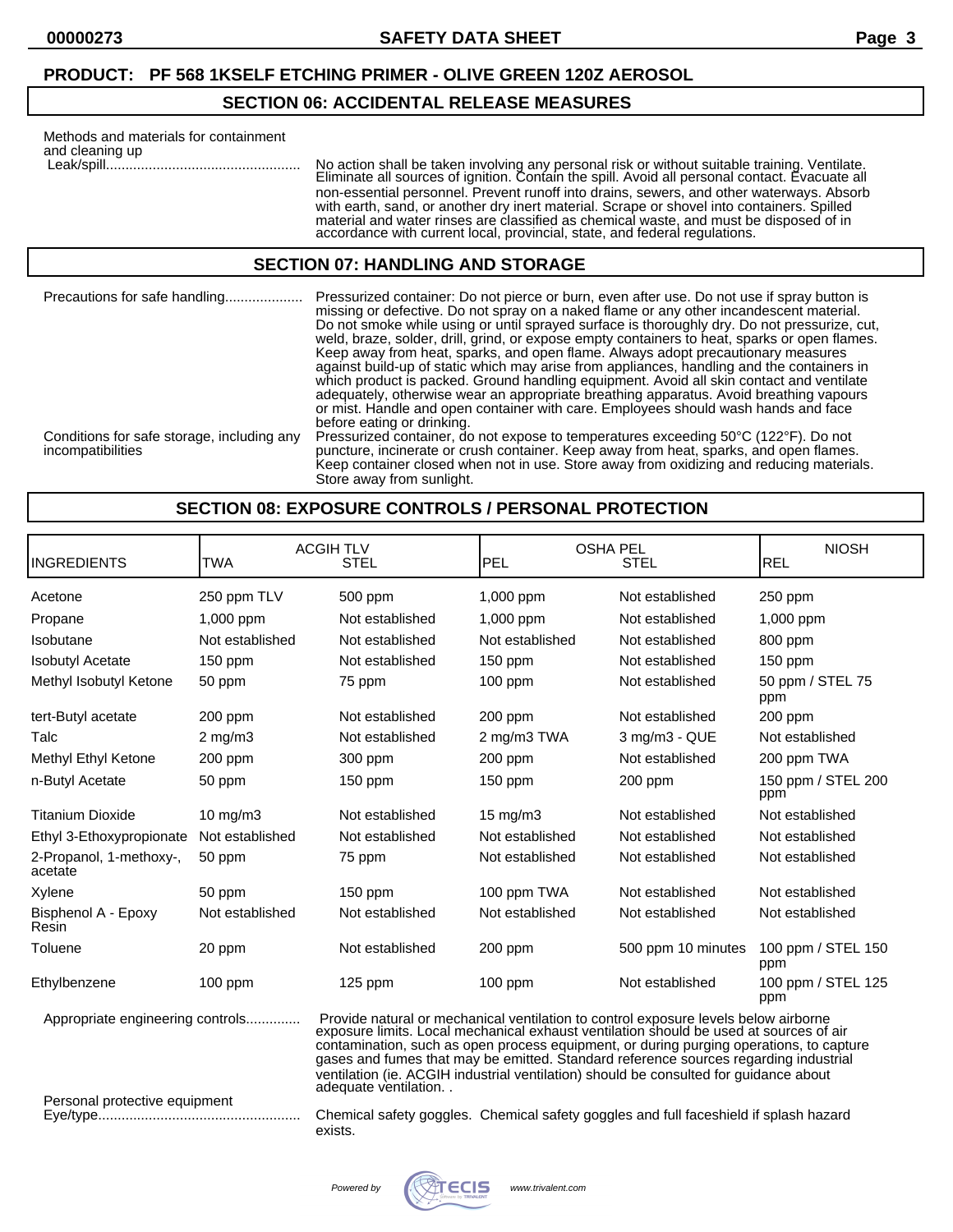#### **SECTION 08: EXPOSURE CONTROLS / PERSONAL PROTECTION**

| Wear skin protection equipment. The selection of skin protection equipment depends on<br>the nature of the work to be performed. The following gloves are recommended :. Butyl |
|--------------------------------------------------------------------------------------------------------------------------------------------------------------------------------|
| rubber. Insulated gloves. (for aerosols).                                                                                                                                      |
| when contaminant levels exceed the recommended exposure limits.<br>Wear adequate protective clothes.                                                                           |
| Safety boots per local regulations.                                                                                                                                            |
| Emergency showers and eye wash stations should be available. Employees should wash<br>their hands and face before eating, drinking, or using tobacco products.                 |

## **SECTION 09: PHYSICAL AND CHEMICAL PROPERTIES**

| Appearance/Physical state                                      | Aerosol.<br>Green.                         |
|----------------------------------------------------------------|--------------------------------------------|
|                                                                | No data.                                   |
|                                                                | Not available.                             |
|                                                                | Not applicable.                            |
| Melting / Freezing point (deg C)                               | Not Available.                             |
| Initial boiling point / boiling range (deg C).                 | (Acetone). 56°C (liquid).                  |
| Flash point (deg C), method                                    | -18°C. (estimate for liquid).              |
|                                                                | No data.                                   |
| Flammability (solids and gases)                                | Flammable aerosol.                         |
| Upper flammable limit (% vol)                                  | 9.5. (Propane).                            |
| Lower flammable limit (% vol)                                  | 2.2. (Propane).                            |
| Vapour pressure (mm Hg)                                        | Aerosol vapour pressure: 55-75 psig @21°C. |
|                                                                | No data.                                   |
| Relative Density (Specific Gravity)                            | $0.85 - 0.89$ .                            |
|                                                                | No data.                                   |
|                                                                | No data.                                   |
| Coefficient of water\oil distribution                          | Not available.                             |
| Auto ignition temperature (deg C)<br>Decomposition temperature | 460 °C (propellant).<br>Not available.     |
|                                                                | Not Available.                             |
|                                                                | 3.20 lbs/USG.                              |
|                                                                |                                            |

## **SECTION 10: STABILITY AND REACTIVITY**

This is a stable material. Stable at normal temperatures and pressures. Will not occur under normal temperature and pressure. Keep away from heat. Electrostatic charge.

Keep away from heat. Strong oxidizing agents. See hazardous combustion products section 5.

# **SECTION 11: TOXICOLOGICAL INFORMATION**

| <b>I</b> INGREDIENTS    | <b>LC50</b>                                                | LD50                                                                                 |
|-------------------------|------------------------------------------------------------|--------------------------------------------------------------------------------------|
| Acetone                 | 50,100 mg/m3 8 hours rat<br>inhalation                     | 5,800 mg/kg rat oral                                                                 |
| Propane                 | >1,464 mg/L 15 minutes rat                                 | Not available                                                                        |
| <b>Isobutane</b>        | 52 mg/L 1 hour mouse                                       | Not available                                                                        |
| <b>Isobutyl Acetate</b> | $>13.24$ mg/L /6 h rat                                     | 15400 mg/kg (rat oral) > 17400<br>mg/kg (rabbit dermal)                              |
| Methyl Isobutyl Ketone  | 8.2 - 16.4 mg/L 4 hours rat                                | 2080 mg/kg rat oral >16,000<br>mg/kg rabbit dermal                                   |
| tert-Butyl acetate      | $>2,230$ mg/m3 4 hours rat                                 | 4,100 mg/kg rat oral $>2,000$ mg/kg<br>rabbit dermal                                 |
| Talc                    | Not available                                              | Not available                                                                        |
| Methyl Ethyl Ketone     | >5,000 ppm (6 hours, rat) 11000<br>ppm (45 minutes, mouse) | 3,400 mg/kg (rat, oral) $>8000$<br>mg/kg (rabbit, dermal) 670 mg/kg<br>(mouse, oral) |
| n-Butyl Acetate         | 390 ppm (4 hr.)                                            | 17600<br>10768 mg/kg (rat oral)<br>mg/kg (rabbit dermal)                             |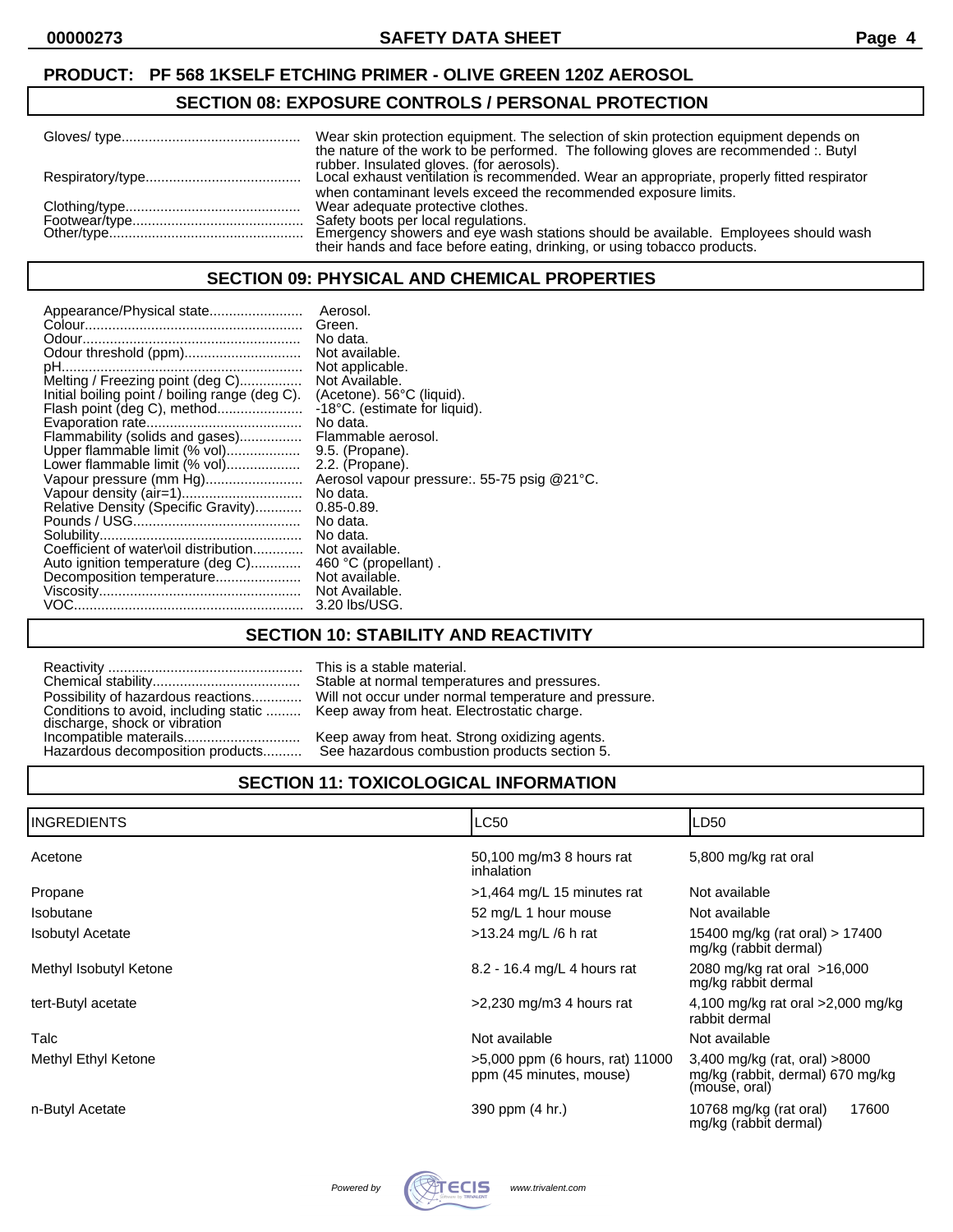# **SECTION 11: TOXICOLOGICAL INFORMATION**

| <b>INGREDIENTS</b>                                                   |                                                                                                                                                                                                                                                                                                                                                                                                                                                                                                                                                                                                         | LC50                                                                                                                                                                           | LD50                                                    |
|----------------------------------------------------------------------|---------------------------------------------------------------------------------------------------------------------------------------------------------------------------------------------------------------------------------------------------------------------------------------------------------------------------------------------------------------------------------------------------------------------------------------------------------------------------------------------------------------------------------------------------------------------------------------------------------|--------------------------------------------------------------------------------------------------------------------------------------------------------------------------------|---------------------------------------------------------|
| <b>Titanium Dioxide</b>                                              |                                                                                                                                                                                                                                                                                                                                                                                                                                                                                                                                                                                                         | Not Available                                                                                                                                                                  | > 10,000 mg/kg rat oral > 10,000<br>mg/kg rabbit dermal |
| Ethyl 3-Ethoxypropionate                                             |                                                                                                                                                                                                                                                                                                                                                                                                                                                                                                                                                                                                         | >998 ppm 6 hours                                                                                                                                                               | 4,309 mg/kg rat oral 4,080 mg/kg<br>rabbit dermal       |
| 2-Propanol, 1-methoxy-, acetate                                      |                                                                                                                                                                                                                                                                                                                                                                                                                                                                                                                                                                                                         | Not Available                                                                                                                                                                  | 8,532 mg/kg rat oral 5,000 mg/kg<br>dermal rabbit       |
| Xylene                                                               |                                                                                                                                                                                                                                                                                                                                                                                                                                                                                                                                                                                                         | 6350 ppm 4 hours rat                                                                                                                                                           | >3523 mg/kg rat oral                                    |
| Bisphenol A - Epoxy Resin                                            |                                                                                                                                                                                                                                                                                                                                                                                                                                                                                                                                                                                                         | Not Available                                                                                                                                                                  | >2,000 mg/kg rat oral.<br>500-2000 mg/kg mouse oral.    |
| Toluene                                                              |                                                                                                                                                                                                                                                                                                                                                                                                                                                                                                                                                                                                         | 8000 ppm rat inhalation 400 ppm<br>mouse inhalation 24hr                                                                                                                       | 5,000 mg/kg rat oral; 12,124<br>mg/kg rabbit dermal     |
| Ethylbenzene                                                         |                                                                                                                                                                                                                                                                                                                                                                                                                                                                                                                                                                                                         | No data                                                                                                                                                                        | 3,500 mg/kg rat oral 17,800<br>mg/kg rabbit dermal      |
| Effects of acute exposure                                            | Inhalation. Eye contact. Skin contact. Skin absorption.<br>May be harmful or fatal if swallowed. The aromatic hydrocarbon solvents in this product<br>can be irritating to the eyes, nose and throat. In high concentration, they may cause central<br>nervous system depression and narcosis characterized by nausea, lightheadedness and<br>dizziness from overexposure by inhalation. Can cause moderate skin irritation, defatting<br>and dermatitis. Exposure can cause nausea, vomiting and headache. Aspiration of material<br>into the lungs can cause chemical pneumonitis which can be fatal. |                                                                                                                                                                                |                                                         |
| Effects of chronic exposure                                          | Breathing high concentrations of vapour may cause anesthetic effects and serious health<br>effects. Intentional misuse by deliberately concentrating and inhaling this product may be<br>harmful or fatal. Repeated contact with the skin may cause dermatitis in sensitive<br>individuals.                                                                                                                                                                                                                                                                                                             |                                                                                                                                                                                |                                                         |
|                                                                      | IARC has classified Toluene as a Group 3 (Not classifiable as to its carcinogenicity to<br>humans); ACGIH has classified Toluene as a Group A4 (Not classifiable as a human<br>carcinogen). Ethylbenzene is classified as an A3 known animal carcinogen. Xylene has<br>been listed by IARC as a Group 3; not classifiable as to its carcinogenicity to humans.<br>IARC has classified Titanium Dioxide as a group 2B carcinogen. Methyl Isobutyl Ketone is<br>possibly carcinogenic to humans (IARC Group 2B).                                                                                          |                                                                                                                                                                                |                                                         |
|                                                                      | developmental effects.                                                                                                                                                                                                                                                                                                                                                                                                                                                                                                                                                                                  | Toluene is known by the State of California to cause adverse fetal developmental effects.<br>Methyl Isobutyl Ketone is known by the State of California to cause adverse fetal |                                                         |
| Sensitizing capability of material<br>Specific Target Organ Toxicity | organs through prolonged or repeated exposure.                                                                                                                                                                                                                                                                                                                                                                                                                                                                                                                                                          | May cause sensitization by skin contact. Ethylbenzene is a possible skin sensitizer.<br>May cause drowsiness or dizziness. May cause respiratory irritation. Causes damage to  |                                                         |

#### **SECTION 12: ECOLOGICAL INFORMATION**

Environmental........................................... No product data. Do not allow to enter waters, waste water or soil.

#### **SECTION 13: DISPOSAL CONSIDERATIONS**

Information on safe handling for disposal . Dispose of waste in accordance with all applicable Federal, Provincial/State and local and methods of disposal, including any regulations. Contents under pressure. Do not punctur and methods of disposal, including any regulations. Contents under pressure. Do not puncture, incinerate or expose to heat, even contaminated packaging when empty. Empty containers must be handled with care due to product when empty. Empty containers must be handled with care due to product residue.

#### **SECTION 14: TRANSPORT INFORMATION**

|                              | UN1950 - AEROSOLS, flammable - Class 2.1 - This product meets limited quantity                                      |
|------------------------------|---------------------------------------------------------------------------------------------------------------------|
|                              | exemption when shipped in containers less than 1 Litre.                                                             |
|                              |                                                                                                                     |
| IMDG Classification (Marine) | without checking appropriate IATA regulations.<br>UN1950 - AEROSOLS - Class 2.1 - EmS: F-D, S-U - Limited Quantity. |
|                              | No.<br>In accordance with Part 2.2.1 of the Transportation of Dangerous Goods Regulations (July                     |
|                              | 2, 2014) - we certify that classification of this product is correct                                                |